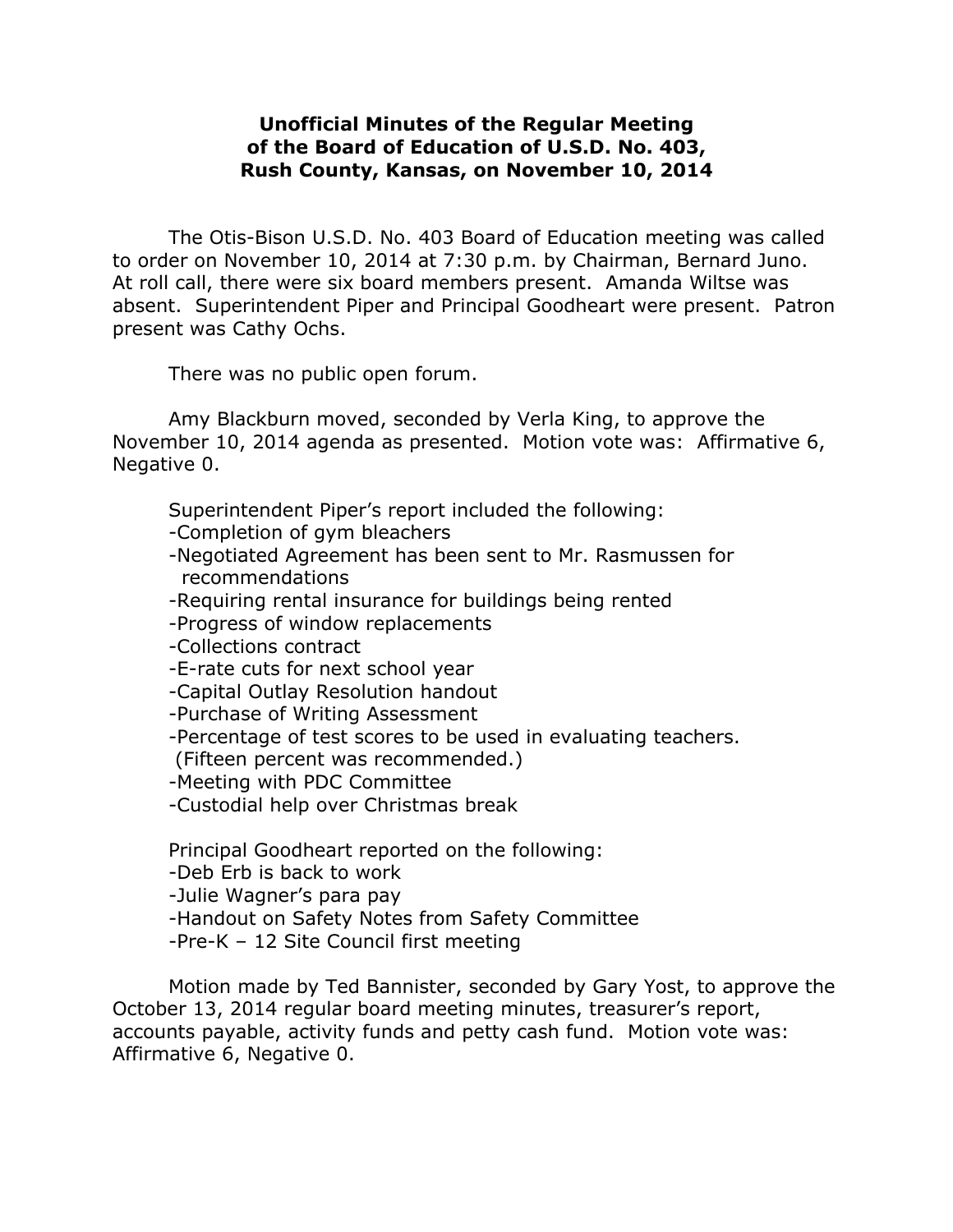Motion made by Bernard Juno, seconded by Amy Blackburn, to appoint Ted Bannister as the KASB delegate. Motion vote was: Affirmative 5, Negative 1. (Ted Bannister abstained.)

The board discussed the Delegate Assembly Legislative Committee Report. No action was taken.

Amy Blackburn moved, seconded by Verla King, to appoint Ted Bannister and Bernard Juno to the 2015-16 Negotiating Team. Motion vote was: Affirmative 4, Negative 2. (Ted Bannister and Bernard Juno abstained.)

Motion made by Camie Hlavaty, seconded by Gary Yost, to approve the updated supplemental contract for Danielle Espinosa. Motion vote was: Affirmative 6, Negative 0.

Gary Yost moved, seconded by Ted Bannister, to accept the resignation of Pam Stiles as school nurse. Motion vote was: Affirmative 6, Negative 0.

Ted Bannister moved, seconded by Camie Hlavaty, to go into executive session for fifteen (15) minutes with the board and Superintendent Piper to discuss personnel matters of nonelected personnel and to protect the privacy interests of the individual(s) to be discussed and that we return to open session in this room at 8:28 p.m. Motion vote was: Affirmative 6, Negative 0. (Janice Pivonka, Board Clerk, was called into the meeting to answer questions.)

The meeting was resumed at 8:28 p.m.

Ted Bannister moved, seconded by Camie Hlavaty, to go into executive session for fifteen (15) minutes with the board and Superintendent Piper to discuss personnel matters of nonelected personnel and to protect the privacy interests of the individual(s) to be discussed and that we return to open session in this room at 8:44 p.m. Motion vote was: Affirmative 6, Negative 0.

The meeting was resumed at 8:44 p.m.

Motion made by Gary Yost, seconded by Verla King, to approve the school nurse contract for Roma Murphy. Motion vote was: Affirmative 6, Negative 0.